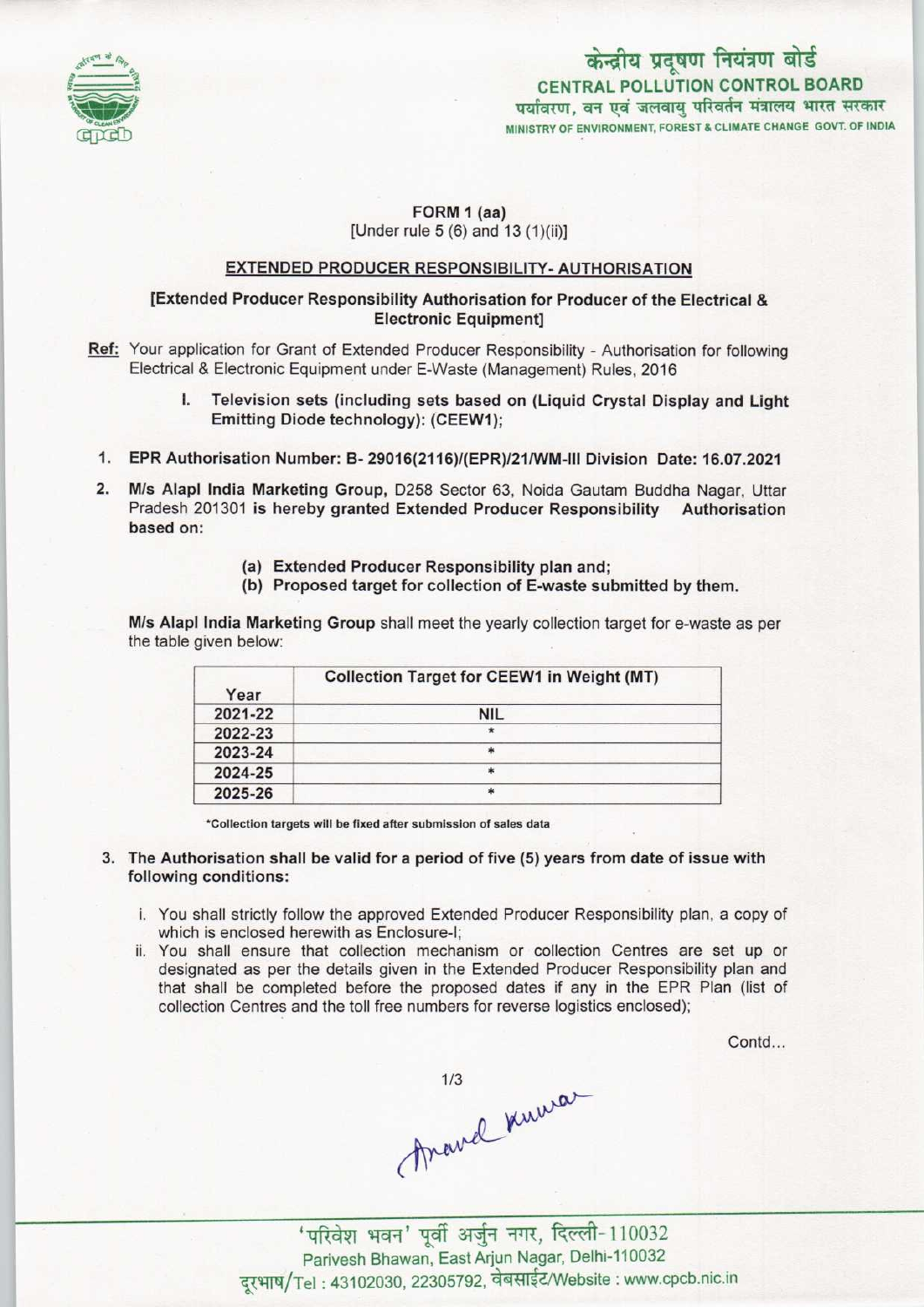

From pre page...

- iii. You shall ensure that all the collected e-waste is channelized to your dismantler/recycler M/s Global Waste Solution, Khasra No. 71/22/2/1, 74/3/1, Khewat No. 216, Khatauni No. 323, Ram Nagar Hadbast No. 6 Tehsil-Ganaur, Sonipat, Haryana-131001 and records shall be maintained at dismantler/ recycler and your end;
- iv. You shall maintain records, in Form-2 of these Rules, of e-waste and make such records available for scrutiny by Central Pollution Control Board;
- v. You shall file annual returns in Form-3 to the Central Pollution Control Board on or before 30th day of June following the financial year to which that returns relates.

#### vi. General Terms & Conditions of the Authorisation:

- a. The authorisation shall comply with provisions of the Environment (Protection) Act, 1986 and the E-waste (Management) Rules,2016 made there under;
- b.The authorisation or its renewal shall be produced for inspection at the request of an officer authorised by the Central Pollution Control Board;
- c.Any change in the approved Extended Producer Responsibility plan should be informed to Central Pollution Control Board within 15 days on which decision shall be communicated by Central Pollution Control Board within sixty days;
- d. It is the duty of the authorised person to take prior permission of the Central Pollution Control Board to close down any collection centre/points or any other facility which are part of the EPR plan;
- e.An application for the renewal of authorisation shall be made as laid down in subrule (vi) of rule of 13(1) the E- Waste (Management) Rules, 2016;
- f. The Board reserves right to cancel/amend/revoke the authorisation at any time as per the policy of the Board or Government.

#### vii. Additional Conditions: -

- a) That the applicant will submit annual sales data along with annual returns;
- b) That the applicant has to ensure that the addresses of collection points provided by them in their EPR Plan are correct and traceable and the collection points/centres are functional;
- c) That the applicant will submit revised application for grant of EPR Authorisation in case of applicant adding/changing PRO or changing its EPR Plan;

Contd....

 $2/3$ 

Arand Numar